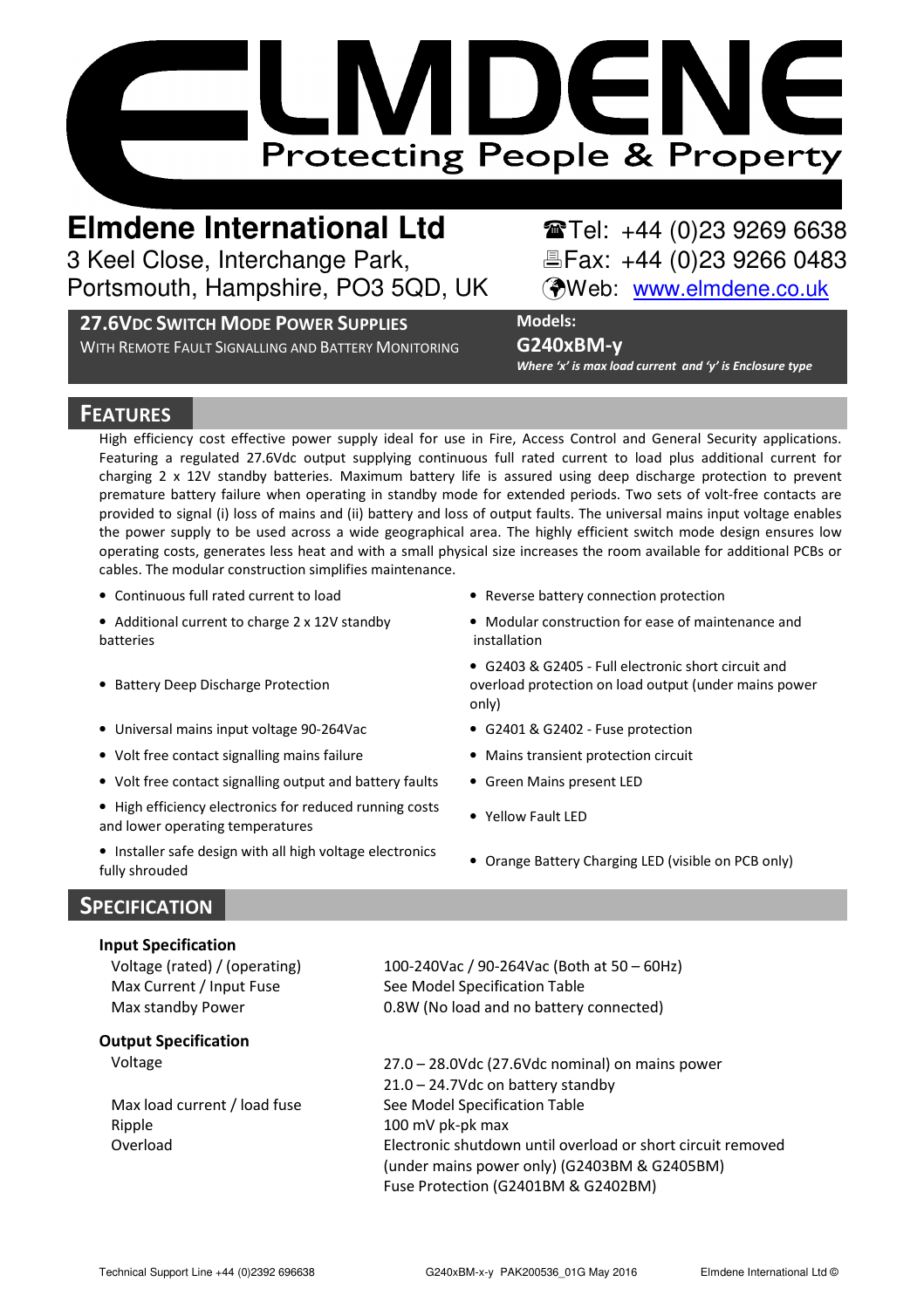

### Standby Battery

Battery Type 2 x 12V Valve Regulated Lead Acid Battery Capacity See below under enclosure size. Battery Charging Fuse protection See Model Specification Table Battery Re-Charge Time <24hrs (to 80% of 8Ah capacity)

### Mechanical

| Model     | <b>Enclosure Dimensions</b><br>w x h x d [external] (mm) | <b>Max Battery</b><br>Capacity | Weight (kg)<br>[excluding battery] |      |
|-----------|----------------------------------------------------------|--------------------------------|------------------------------------|------|
| G240xBM-C | 330 x 275 x 80                                           | 2 x NP7 (7Ah)                  | G2401BM                            | 3.16 |
|           |                                                          |                                | G2402BM                            | 3.22 |
|           |                                                          |                                | G2403BM, G2405BM                   | 3.30 |
| G240xBM-R | 390 x 410 x 80                                           | 2 x NP17 (17Ah)                | G2401BM                            | 6.03 |
|           |                                                          |                                | G2402BM                            | 6.09 |
|           |                                                          |                                | G2403BM, G2405BM                   | 6.17 |
| G240xBM-H | 420 x 420 x 180                                          | 2 x NP38 (38Ah)                | G2403BM, G2405BM                   | 8.53 |

### Environmental

Temperature  $-10$  to +40°C (operating) 75% RH non-condensing -20 to +80°C (storage)

| <b>SIGNALLING OUTPUTS</b>  |                                                                                                                                                                |
|----------------------------|----------------------------------------------------------------------------------------------------------------------------------------------------------------|
| <b>GEN Fault (general)</b> | $0.1$ A @ 60 VDC N/O volt-free contact.<br>Open when battery disconnected, output fuse fail, battery fuse fail,<br>output short circuit or low output voltage. |
| EPS Fault (mains)          | $0.1$ A @ 60 VDC N/O volt-free contact.<br>Open when loss of mains for more than 8s.                                                                           |
| <b>CONNECTIONS</b>         |                                                                                                                                                                |
| $O/P +$ , -<br>$BAT + -$   | Connection to equipment to be powered (Observe polarity)<br>Connection to standby battery. Use cables provided (Observe polarity)                              |
| <b>GEN Fault</b>           | Volt-free contacts for general faults                                                                                                                          |
| <b>EPS Fault</b>           | Volt-free contacts for loss of mains indication                                                                                                                |

## INSTALLATION INSTRUCTIONS

This unit is only suitable for installation as permanently connected equipment. This PSU is NOT SUITABLE for external installation. This unit must be fed from a mains power source having a separate (approved) disconnect device and fitted with a fuse or other over-current protection device rated at 3A maximum. Ensure that the disconnect device used has appropriate earth fault protection to the applicable standard. EQUIPMENT MUST BE EARTHED. Before installation, ensure that external disconnect device is OFF. The PSU should be installed according to all relevant safety regulations applicable to the application.

### Mounting

- 1) Mount securely in correct orientation allowing minimum clearance see diagram.
- 2) Route mains and low voltage output cables via different knockouts and/or cable entry holes.
- 3) Use bushes and cable glands rated to UL94 HB minimum.

#### Mains Power Up

- 4) Attach correctly rated mains cable (minimum 0.5mm<sup>2</sup> [3A], 300/500Vac). Fasten with cable ties.
- 5) Apply mains power. Check for 27.6Vdc on load outputs. Check Green Mains LED is ON.
- 6) Disconnect mains power.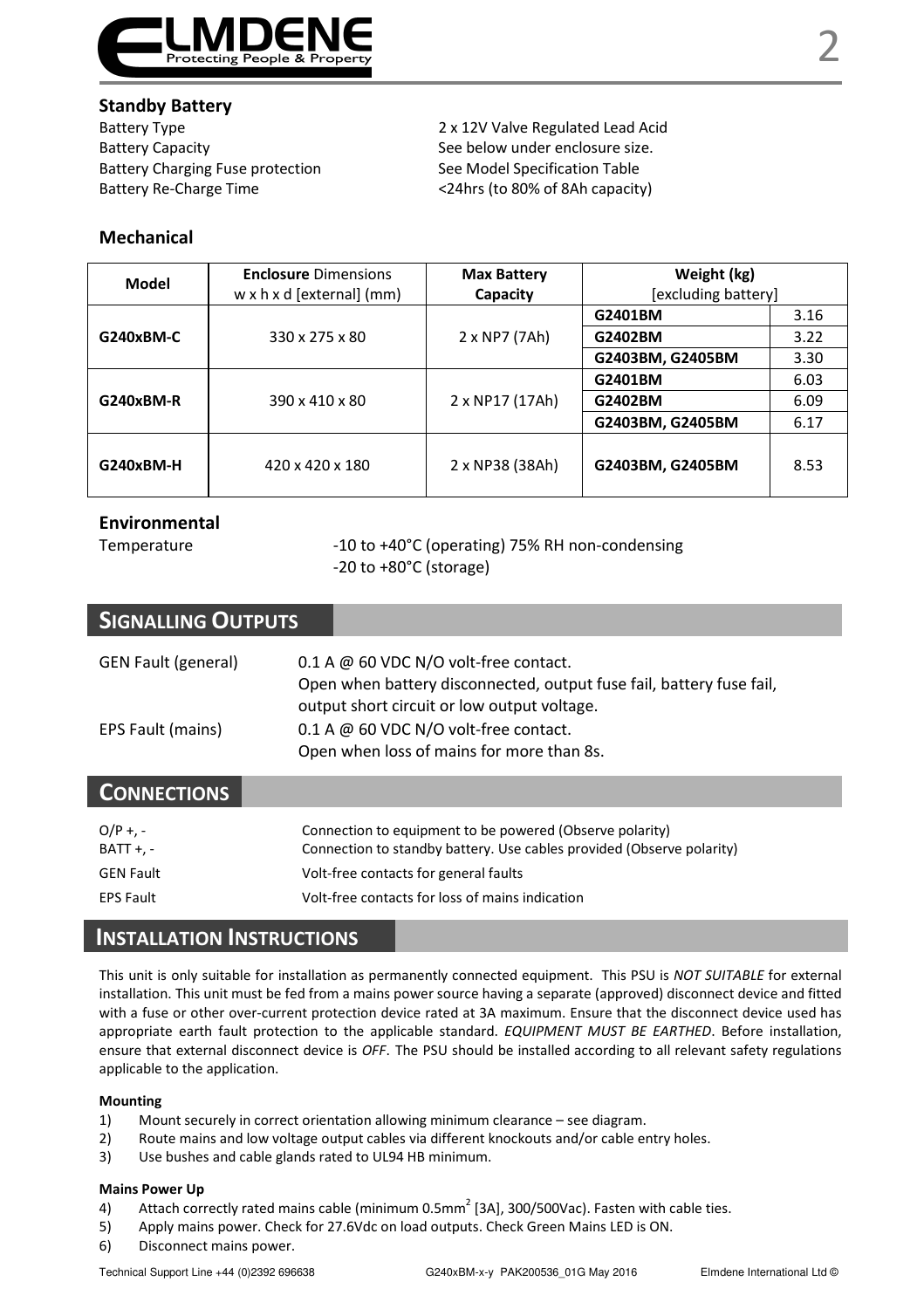

#### Load Output

- 7) Attach correctly rated load cable and fasten using cable ties. Note polarity.
- 8) Apply mains power. Check Green Mains LED is ON.
- 9) NOTE: Yellow Fault LED may flash to indicate no battery has been connected. This is normal.
- 10) Verify load is operating correctly.
- 11) Disconnect mains power.



G2401BM, G2402BM G2403BM, G2405BM

### Signalling Outputs

12) Connect EPS and GEN fault outputs to appropriate inputs of control equipment.

#### Standby Battery

- 13) Attach supplied battery cables to terminal block and batteries. NOTE: ensure correct polarity! Red lead to +ve of battery 1, Black lead to -ve of battery 2. Connect -ve of battery 1 to +ve of battery 2 using short link lead
- 14) Apply mains power. Check Green Mains LED is ON and Orange Charging LED is ON
- 15) Check there is no fault indication on Yellow Fault LED.
- 16) Disconnect mains power. Check that the batteries continue to supply voltage and current to the load. Check Green Mains LED is OFF and the control panel displays a Loss of Mains (EPS) fault. NOTE: Batteries must have sufficient charge to supply the load
- 17) Reconnect mains power. Check Green Mains LED is ON.
- 18) Remove Load fuse and check Yellow Fault LED is ON and control panel shows a General PSU fault.
- 19) Replace Load fuse. Check Yellow Fault LED is OFF and General PSU fault has cleared at the control panel

# MODEL SPECIFICATION TABLE

|                                    | G2401BM | G2402BM            | G2403BM | G2405BM |
|------------------------------------|---------|--------------------|---------|---------|
| <b>Output Current</b>              | 1A      | 2A                 | 3A      | 5A      |
| Max Mains Input Current (at 90Vac) | 1.0A    | 1.3A               | 1.4A    | 2.0A    |
| Mains Input Fuse (20mm HRC)        | T2.0A   | T2.0A              | T3.15A  | T3.15A  |
| Output Fuse (20mm)                 | F1.0A   | F2.0A              | F3.15A  | F5.0A   |
| <b>Battery Fuse (20mm)</b>         | F1.0A   | F <sub>2.0</sub> A | F3.15A  | F5.0A   |

### OPERATING INSTRUCTIONS

This unit is intended for use by Service Personnel only - There are NO USER SERVICEABLE parts inside.

The Green Mains LED will be illuminated whilst the mains supply is present. In the event of a fault condition, the Yellow Fault LED will be illuminated.

The Orange Battery Charging LED will be illuminated when the battery is not fully charged and is charging normally. When the battery is fully charged, this LED will be extinguished.